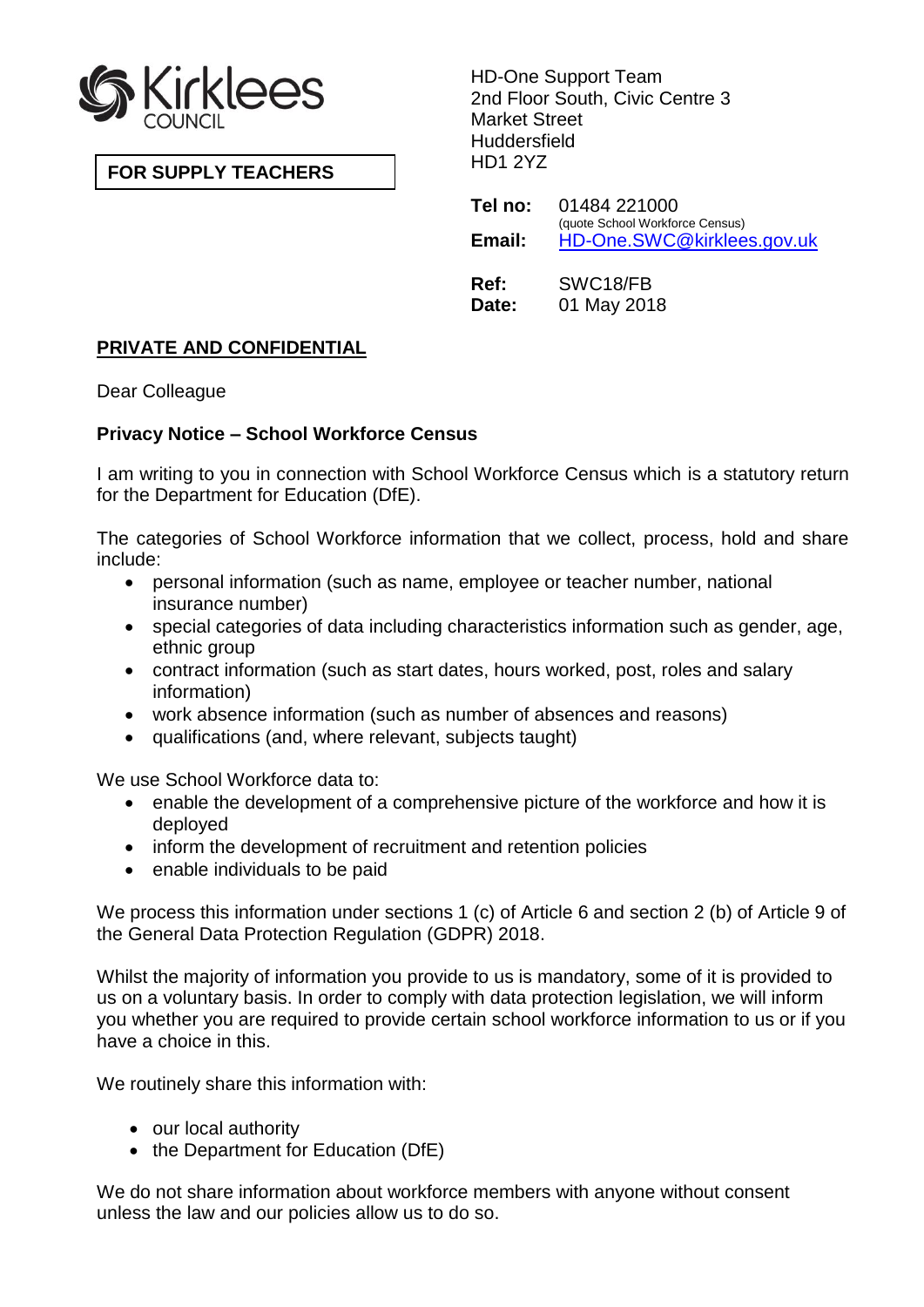#### **Local authority**

We are required to share information about our workforce members with our local authority (LA) under section 5 of the Education (Supply of Information about the School Workforce) (England) Regulations 2007 and amendments.

## **Department for Education (DfE)**

We share personal data with the Department for Education (DfE) on a statutory basis. This data sharing underpins workforce policy monitoring, evaluation, and links to school funding / expenditure and the assessment educational attainment.

We are required to share information about our school employees with our local authority (LA) and the Department for Education (DfE) under section 5 of the Education (Supply of Information about the School Workforce) (England) Regulations 2007 and amendments.

The DfE collects and processes personal data relating to those employed by schools (including Multi Academy Trusts) and local authorities that work in state funded schools (including all maintained schools, all academies and free schools and all special schools including Pupil Referral Units and Alternative Provision). All state funded schools are required to make a census submission because it is a statutory return under sections 113 and 114 of the Education Act 2005

To find out more about the data collection requirements placed on us by the Department for Education including the data that we share with them, go to <https://www.gov.uk/education/data-collection-and-censuses-for-schools>.

The department may share information about school employees with third parties who promote the education or well-being of children or the effective deployment of school staff in England by:

- conducting research or analysis
- producing statistics
- providing information, advice or quidance

The department has robust processes in place to ensure that the confidentiality of personal data is maintained and there are stringent controls in place regarding access to it and its use. Decisions on whether DfE releases personal data to third parties are subject to a strict approval process and based on a detailed assessment of:

- who is requesting the data
- the purpose for which it is required
- the level and sensitivity of data requested; and
- the arrangements in place to securely store and handle the data

To be granted access to school workforce information, organisations must comply with its strict terms and conditions covering the confidentiality and handling of the data, security arrangements and retention and use of the data.

For more information about the department's data sharing process, please visit: <https://www.gov.uk/data-protection-how-we-collect-and-share-research-data>

To contact the department: <https://www.gov.uk/contact-dfe>